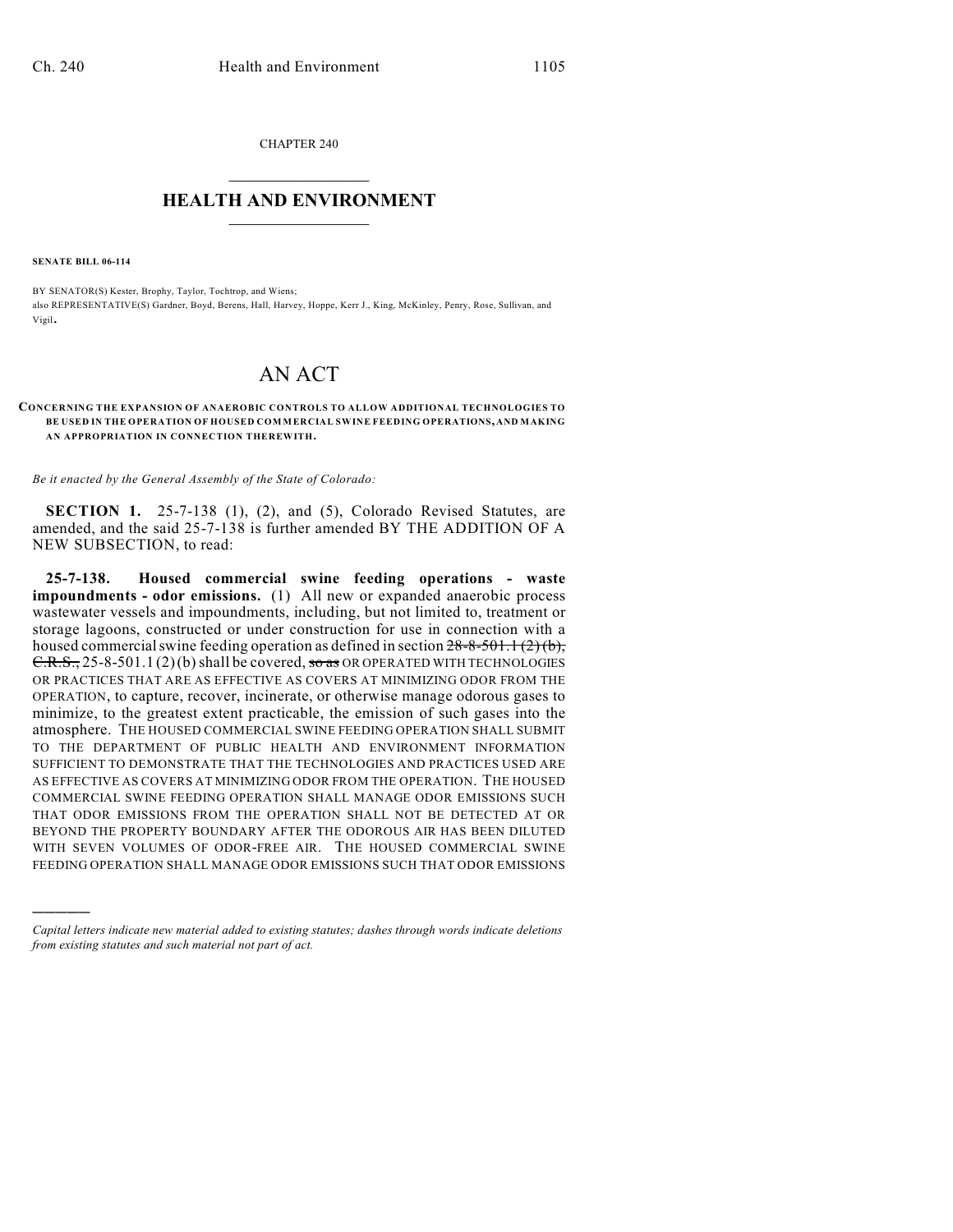FROM THE OPERATION SHALL NOT BE DETECTED AT ANY OFF-SITE RECEPTOR AFTER THE ODOROUS AIR HAS BEEN DILUTED WITH TWO VOLUMES OF ODOR-FREE AIR. FOR PURPOSES OF THIS SECTION, "RECEPTOR" MEANS ANY OCCUPIED DWELLING USED AS A PRIMARY DWELLING OR ITS CURTILAGE, A PUBLIC OR PRIVATE SCHOOL, OR A PLACE OF BUSINESS. As used in THIS section,  $25-7-138$ , "anaerobic" means a waste treatment method that, in whole or in part, does not utilize air or oxygen. All new aerobic impoundments shall employ technologies to ensure maintenance of aerobic conditions or otherwise to minimize the emission of odorous gases to the greatest extent practicable. As used in THIS section, 25-7-138, "aerobic" means a waste treatment method that utilizes air or oxygen.

(2) All existing anaerobic process wastewater vessels and impoundments, including, but not limited to, aeration tanks and treatment or storage lagoons, owned or operated for use in connection with a housed commercial swine feeding operation as defined in section 25-8-501.1 (2) (b) shall be covered, OR OPERATED WITH TECHNOLOGIES OR PRACTICES THAT ARE AS EFFECTIVE AS COVERS AT MINIMIZING ODOR FROM THE OPERATION, to capture, recover, incinerate, or otherwise manage odorous gases to minimize, to the greatest extent practicable, the emission of such gases into the atmosphere. THE HOUSED COMMERCIAL SWINE FEEDING OPERATION SHALL SUBMIT TO THE DEPARTMENT OF PUBLIC HEALTH AND ENVIRONMENT INFORMATION SUFFICIENT TO DEMONSTRATE THAT THE TECHNOLOGIES AND PRACTICES USED ARE AS EFFECTIVE AS COVERS AT MINIMIZING ODOR FROM THE OPERATION. THE HOUSED COMMERCIAL SWINE FEEDING OPERATION SHALL MANAGE ODOR EMISSIONS SUCH THAT ODOR EMISSIONS FROM THE OPERATION SHALL NOT BE DETECTED AT OR BEYOND THE PROPERTY BOUNDARY AFTER THE ODOROUS AIR HAS BEEN DILUTED WITH SEVEN VOLUMES OF ODOR-FREE AIR. THE HOUSED COMMERCIAL SWINE FEEDING OPERATION SHALL MANAGE ODOR EMISSIONS SUCH THAT ODOR EMISSIONS FROM THE OPERATION SHALL NOT BE DETECTED AT ANY OFF-SITE RECEPTOR AFTER THE ODOROUS AIR HAS BEEN DILUTED WITH TWO VOLUMES OF ODOR-FREE AIR. FOR PURPOSES OF THIS SECTION, "RECEPTOR" MEANS ANY OCCUPIED DWELLING USED AS A PRIMARY DWELLING OR ITS CURTILAGE, A PUBLIC OR PRIVATE SCHOOL, OR A PLACE OF BUSINESS. All existing aerobic impoundments shall employ technologies to ensure maintenance of aerobic conditions or otherwise to minimize the emission of odorous gases to the greatest extent practicable.

(5) The division shall enforce the provisions of this section. THE DIVISION MAY DELEGATE ENFORCEMENT OF THE PROVISIONS OF THIS SECTION TO ANY COUNTY OR REGIONAL DEPARTMENT OF HEALTH. IF THE DIVISION DELEGATES ENFORCEMENT OF THIS SECTION, THE DIVISION SHALL MONITOR THE ACTIONS OF ANY COUNTY OR REGIONAL DEPARTMENT OF HEALTH AS SUCH ACTIONS PERTAIN TO ENFORCEMENT OF THIS SECTION. THE DIVISION SHALL ASSESS A HOUSED COMMERCIAL SWINE FEEDING OPERATION AN ANNUAL FEE, NOT TO EXCEED SEVEN CENTS PER ANIMAL, BASED ON THE OPERATION'S WORKING CAPACITY, TO OFFSET THE DIVISION'S DIRECT AND INDIRECTCOSTS OF ENFORCEMENT, COMPLIANCE, AND REGULATION PURSUANT TO THIS SECTION. THIS FEE SHALL BE DESIGNATED TO FUND AN INSPECTION AND COMPLAINT RESPONSE AND ENFORCEMENT PROGRAM. BY MUTUAL AGREEMENT, ANY COUNTY OR REGIONAL DEPARTMENT OF HEALTH THAT ASSISTS IN ENFORCEMENT OF THIS SECTION SHALL RECEIVE FUNDING TO CONDUCT INSPECTIONS AND RESPOND TO COMPLAINTS. AS USED IN THIS SUBSECTION (5), "WORKING CAPACITY" MEANS THE NUMBER OF SWINE THE HOUSED COMMERCIAL SWINE FEEDING OPERATION IS CAPABLE OF HOUSING AT ANY ONE TIME. In addition, any person who may be